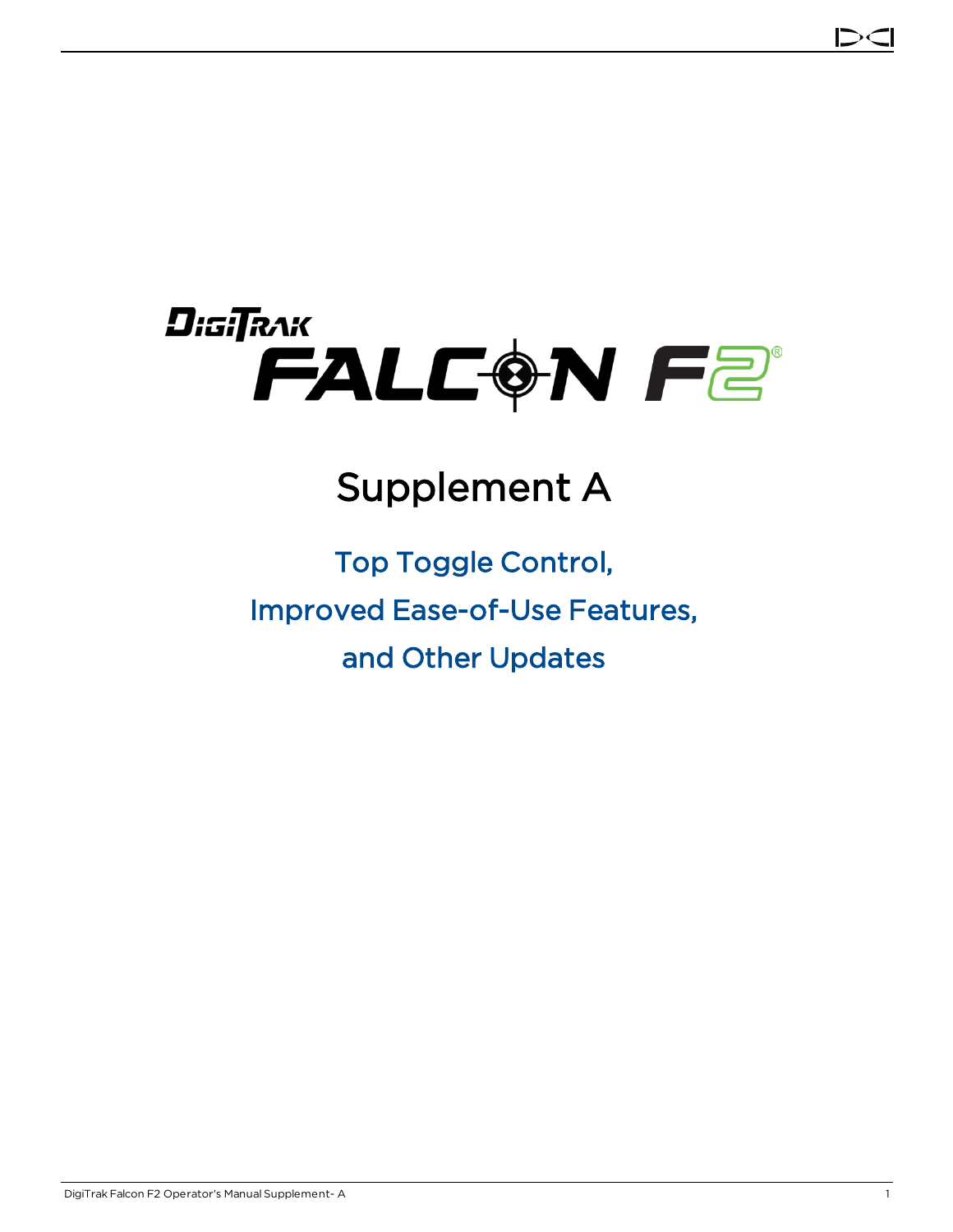403-2310-21-A metric, printed on 10/12/2020

© 2020 by Digital Control Incorporated. All rights reserved.

#### *Trademarks*

The DCI® logo, DigiTrak®, DigiTrak Falcon®, and Falcon F2® are U.S. registered trademarks.

#### *Patents*

Patent pending.

#### *Limited Warranty*

All products manufactured and sold by Digital Control Incorporated (DCI) are subject to the terms of a Limited Warranty. A copy of the Limited Warranty can also be obtained at [digital-control.com](http://digital-control.com/).

#### *Important Notice*

All statements, technical information, and recommendations related to DCI products are based on information believed to be reliable. However, DCI does not warrant or guarantee the accuracy or completeness of such information. Before using any DCI product, the user should determine the suitability of the product for its intended use. All statements herein refer to DCI products as delivered by DCI for use with horizontal directional drilling in the ordinary course, and do not apply to any user customizations, third-party products, or any usage of the DCI product outside of the ordinary course. Nothing herein shall constitute a warranty by DCI nor will anything herein be deemed to modify the terms of DCI's existing Limited Warranty applicable to all DCI products. DCI may update or correct the information in this manual from time to time. You may find the most recent version of this manual on DCI's website, [digital-control.com](http://digital-control.com/).

Watch our DigiTrak Training Videos at [www.YouTube.com/DCIKent](http://www.youtube.com/DCIKent)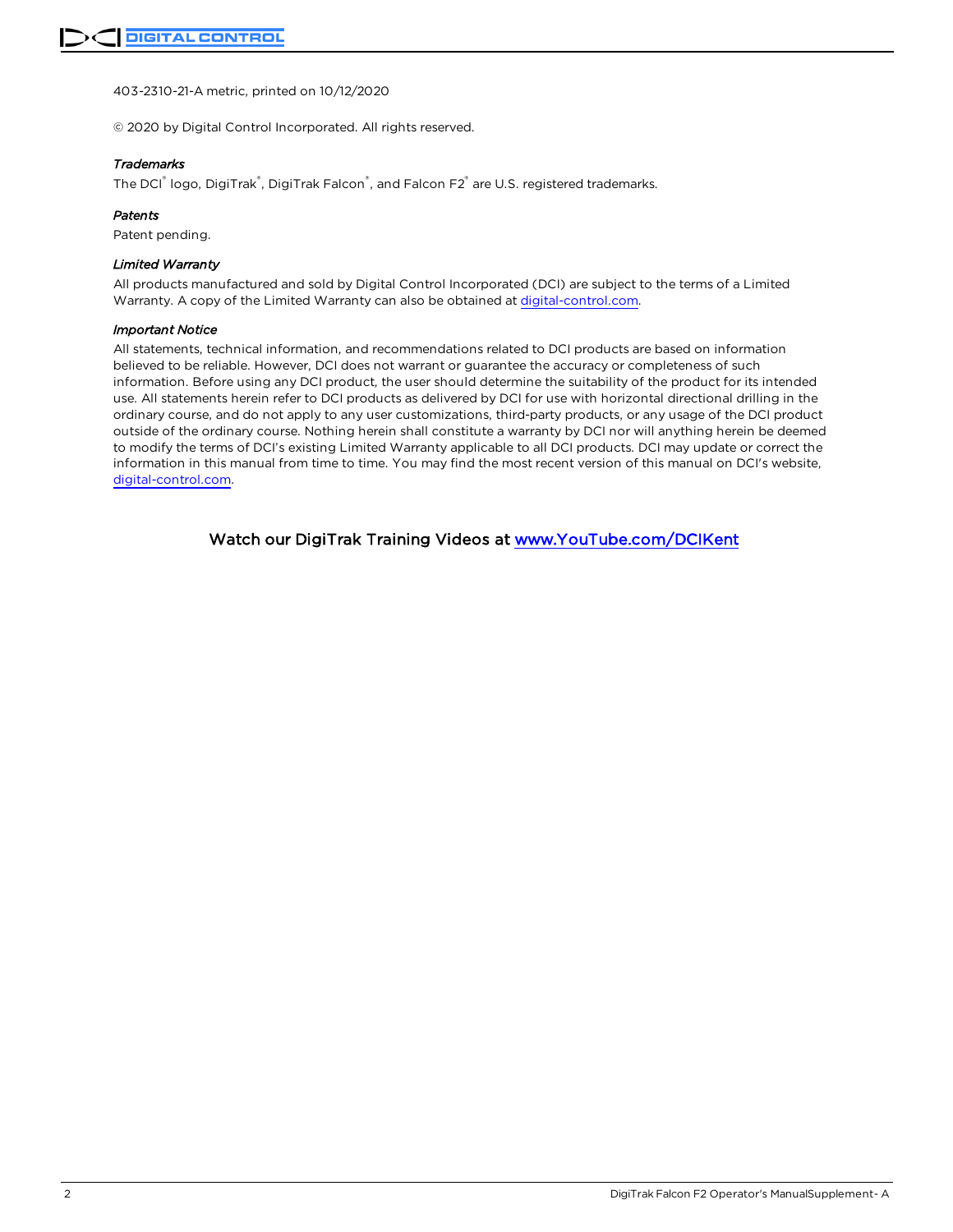#### D

# **Table of Contents**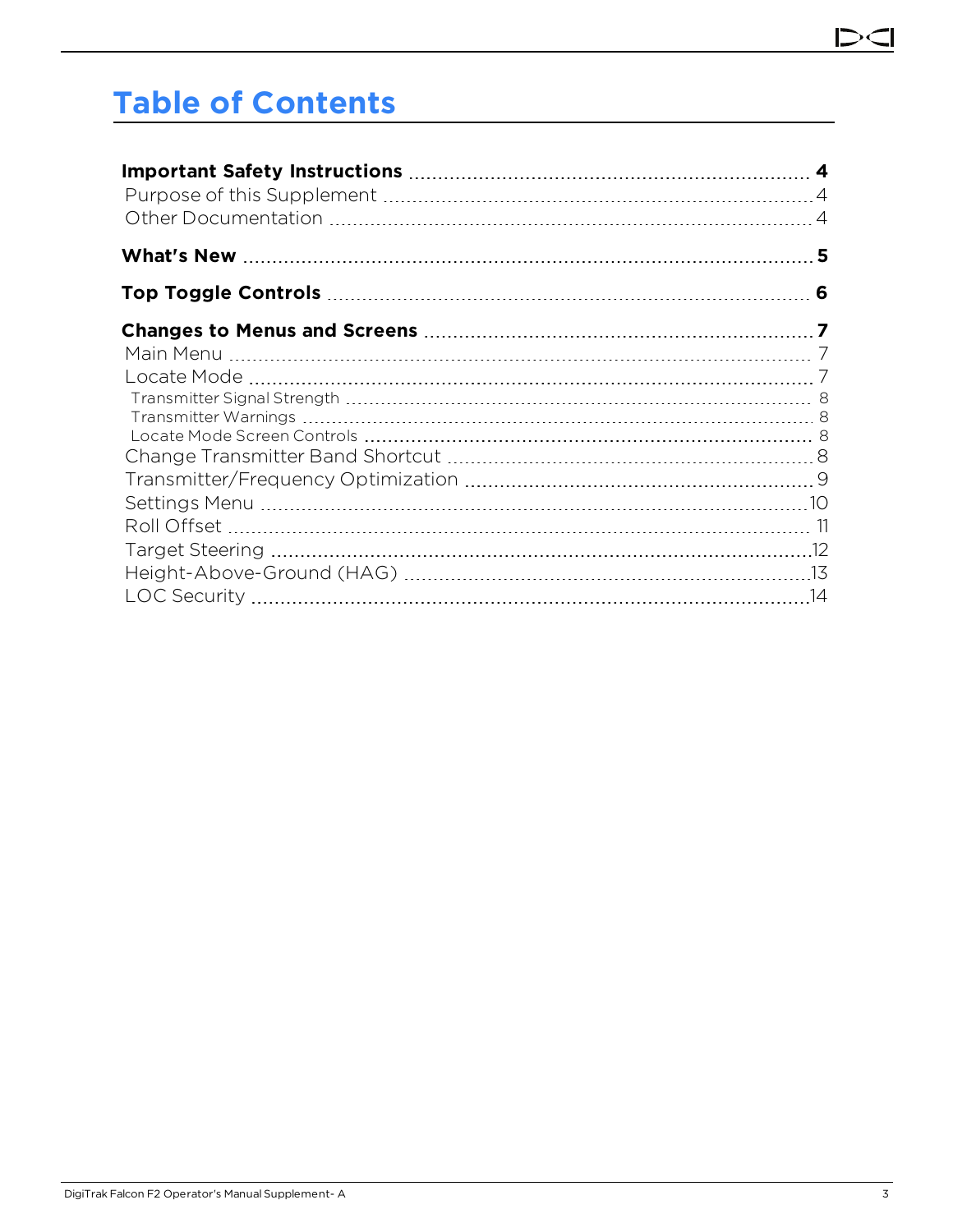# <span id="page-3-0"></span>**Important Safety Instructions**

Always operate your DigiTrak locating system properly to obtain accurate depth, pitch, roll, and locate points. If you have any questions about the operation of the system, please contact DCI Customer Service for assistance.

This document is a companion to your Falcon F2<sup>®</sup> guidance system operator's manual, which contains a more thorough list of warnings regarding the potential for serious injury and death, work slowdowns, property damage, and other hazards and warnings regarding the operation of horizontal drilling equipment. Please install, read, and understand the DCI DigiGuide App completely before operating the equipment described in this supplement.

## <span id="page-3-1"></span>**Purpose of this Supplement**

Supplement A addresses the changes to the user interface that accompany Falcon F2 with Top Toggle controls. If you purchased your Falcon F2 guidance system without this capability, you can contact Customer Service for details on obtaining an upgrade that includes these features. This supplement discusses the user interface changes that accompany these features.

## <span id="page-3-2"></span>**Other Documentation**

For the latest documentation for your Falcon F2 Guidance System, install the DCI DigiGuideApp from your smart device's App store or download the Operator's manual and related supplements from digital-control.com.

- Falcon F2 Operator's Manual
- Falcon LOC Supplement C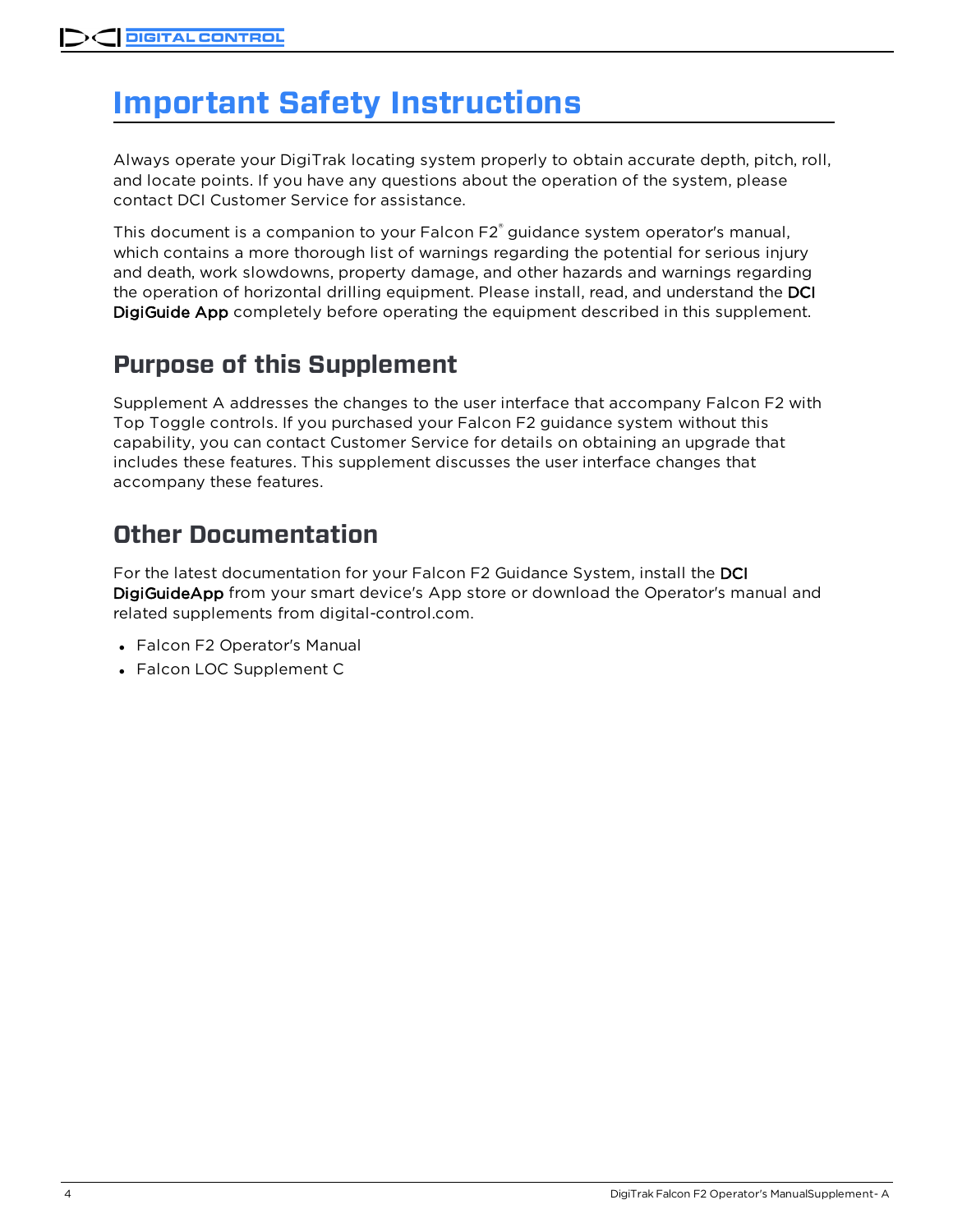## <span id="page-4-0"></span>**What's New**

The latest Falcon F2<sup>®</sup> guidance systems include a top toggle control and other productivityenhancing features.

- New menus and workflows, including new shortcuts
- Easier to use keypad controls for HAG, Target Steering, and LOC Security features
- Frequency Optimizer screen now includes a 2+9 band display for comparing the performance of the current bands to the newly optimized bands
- Target Steering data on the Locate Mode screen now displays depth data and an easier to use onscreen keypad
- Improved convenience features screens no longer time out, added Exit options, and an onscreen contrast control

To add these features to an earlier-model Falcon F2 locator, contact Customer Service at 425.251.0559 or [dci@digital-control.com.](mailto:dci@digital-control.com)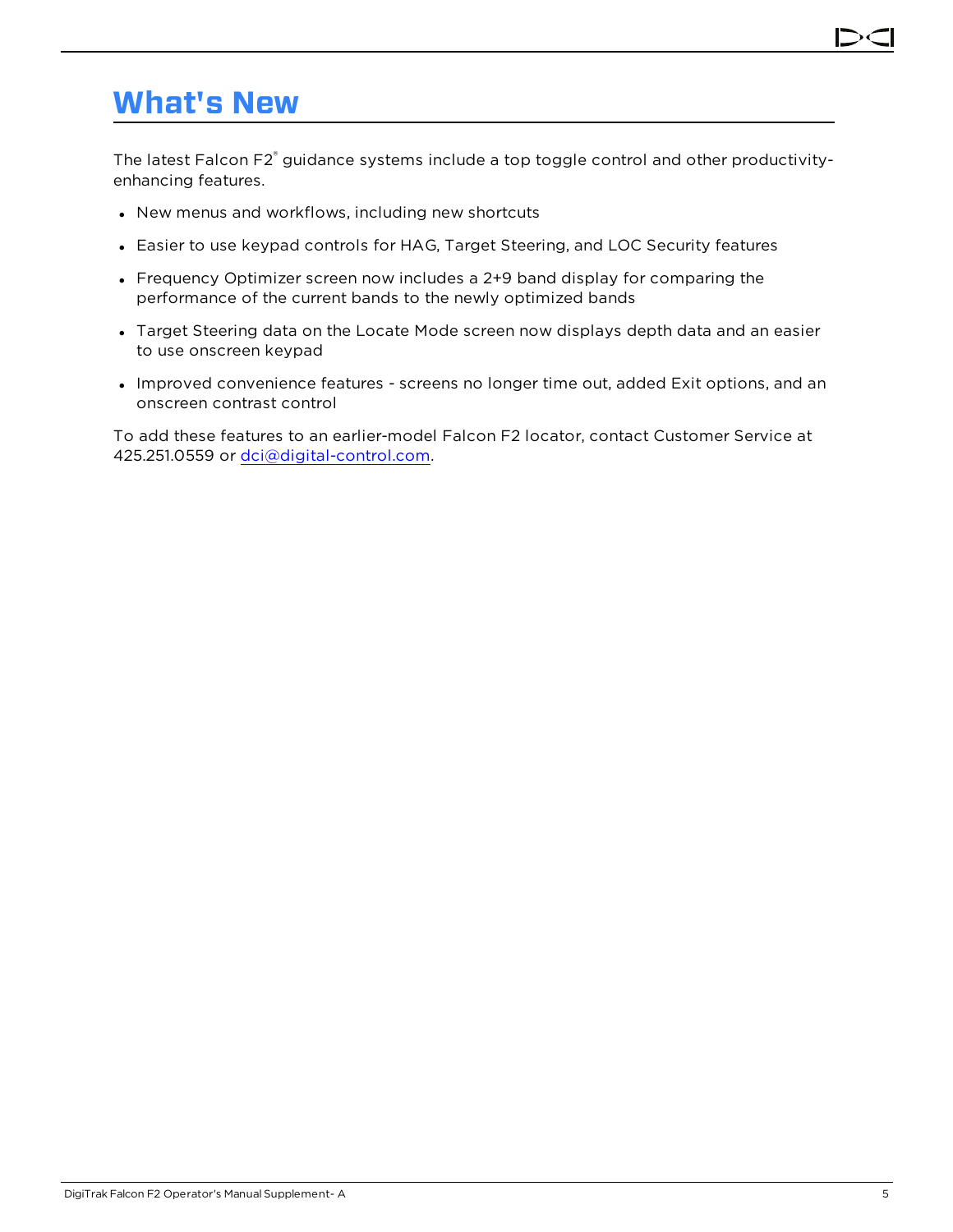# <span id="page-5-0"></span>**Top Toggle Controls**

The Falcon F2 now uses two switches for operating the system: a toggle switch on the top of the locator and a trigger located under the handle. These are the same controls as the Falcon F5.

- Use the Top Toggle switch to access and navigate menus.
- Use the Top Toggle to access shortcut, such as on the Locate Mode screen, toggle right to swap the transmitter Up and Down bands.
- Use the Trigger switch to turn on the locator, select (click on) menu options, and change the screen view.

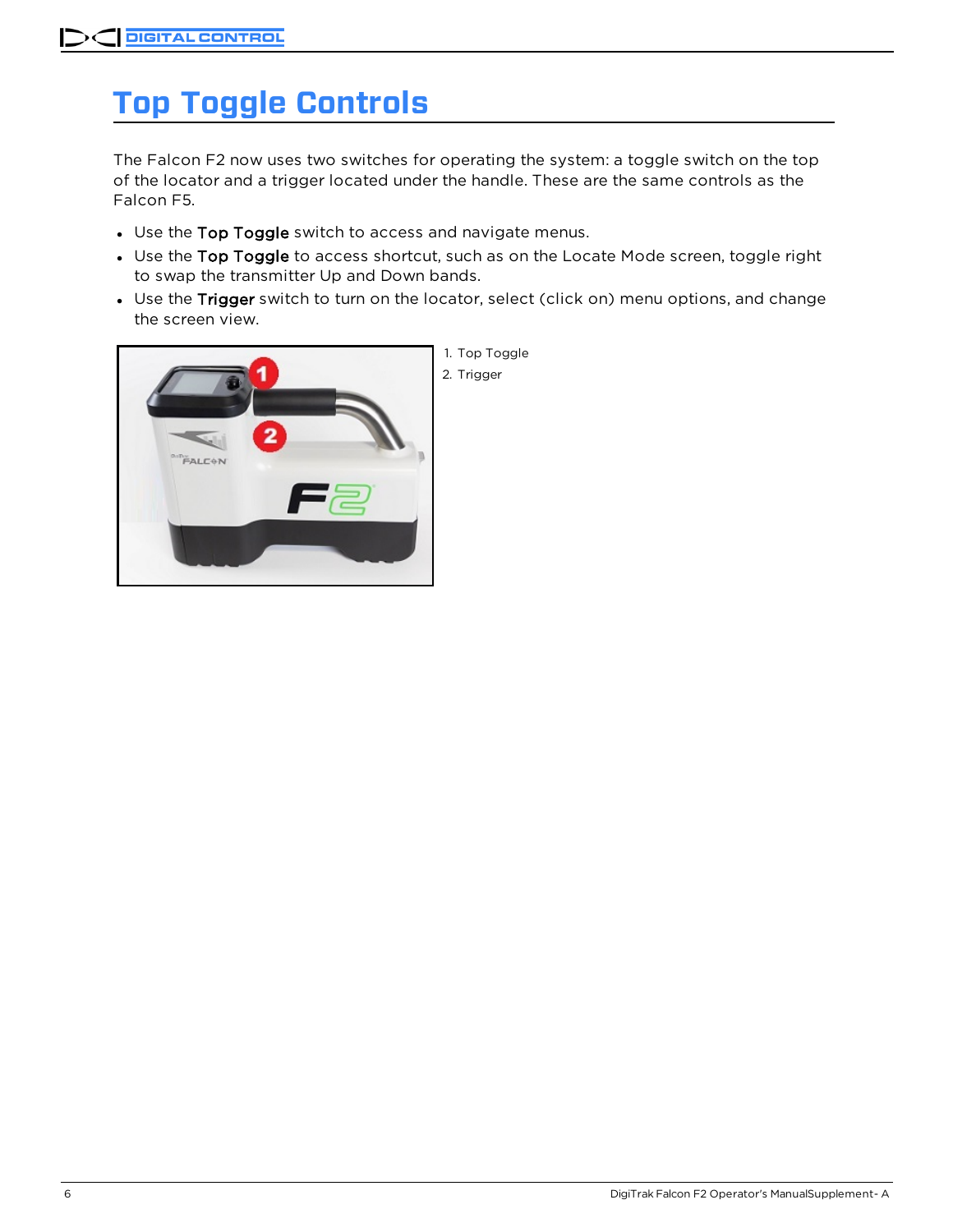## <span id="page-6-0"></span>**Changes to Menus and Screens**

In addition to new controls, the following Falcon F2 menus have been improved for faster access.

- Main Menu
- Locate Mode
- Change Transmitter Band Shortcut
- Transmitter/Frequency Optimization
- Settings Menu
- Roll Offset
- Target Steering
- Height-Above-Ground (HAG)
- <span id="page-6-1"></span>• LOC Security

#### **Main Menu**

The Main Menu is the first menu you see after you power on the locator. To access a screen or feature, use the top toggle to move the cursor to the option you want, and then click the trigger to select it.

The Main Menu has changed from the original Falcon F2 and some features have been moved to secondary menus. For more information, see the DCI DigiGuide App.

1. Telemetry channel

3. Locator battery life 4. Locate Mode 5. Power off

7. HAG settings 8. Settings

6. Calibration settings and AGR

2. TX Band Up or Down and frequency band

9. Transmitter/Frequency Optimizer (FO)



Main Menu

#### <span id="page-6-2"></span>**Locate Mode**

The Locate Mode screen has new indicators, warnings and shortcuts.

• From the Main menu, select and click Locate Mode  $\blacklozenge$ .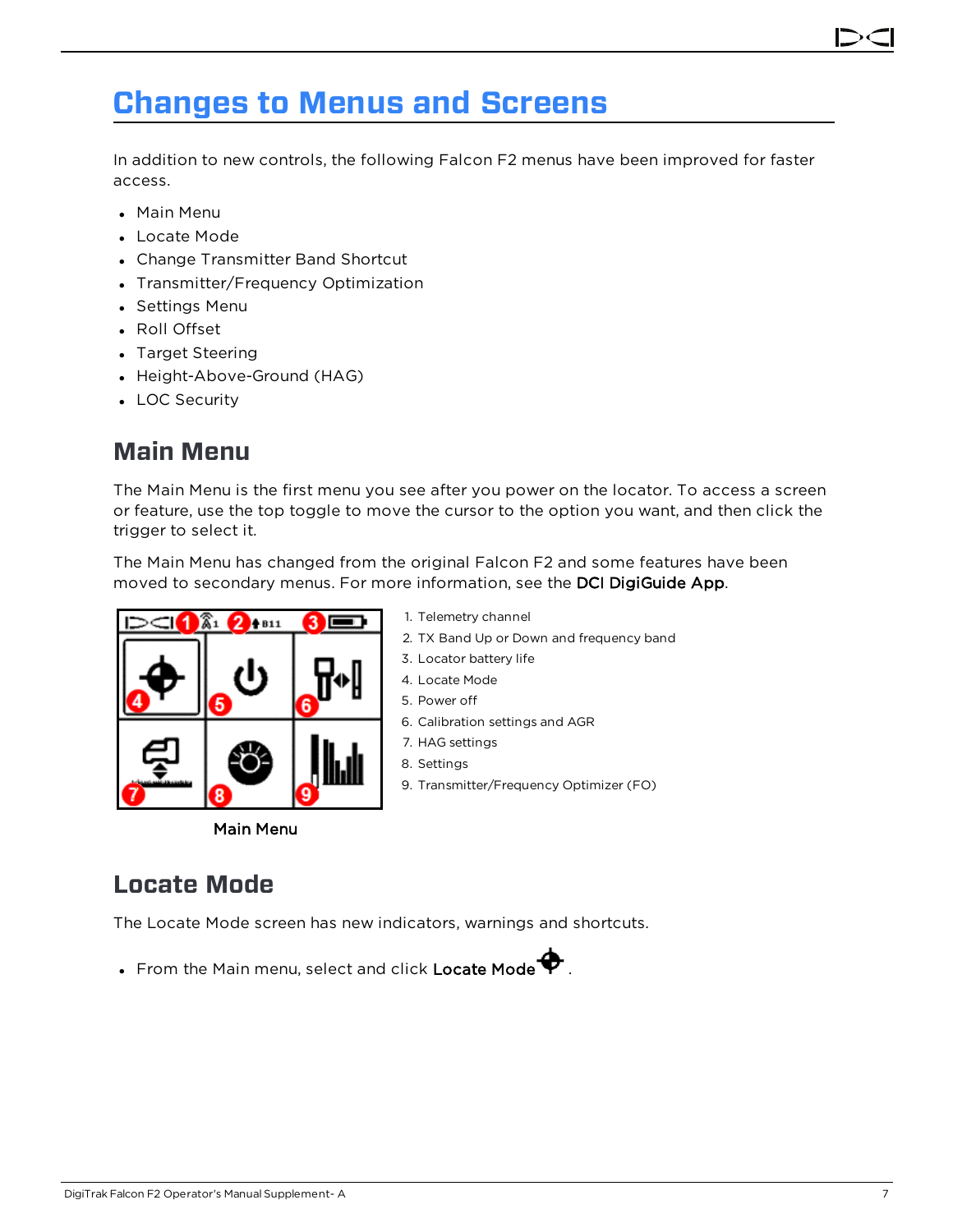

#### <span id="page-7-0"></span>**Transmitter Signal Strength**

The Falcon F2 V2 transmitters have multiple power levels. The Transmitter Signal strength indicator on the Locate Mode screen displays the signal strength level for the paired transmitter. See the V2 [Transmitter](https://dci.zendesk.com/hc/en-us/categories/115000411413-Transmitters) Quick Start Guide for more information on the transmitter signal strength.





High Power Level Standard Power Level Low Power Level

#### <span id="page-7-1"></span>**Transmitter Warnings**

The Locate Mode screen displays warnings for the paired Falcon F2 V2 transmitters in the bottom left corner.

> The Current Draw warning icon  $\bigtriangledown$  displays above the battery power icon if the Tx draws too much current from a weak battery (such as an alkaline battery used on High Power mode) or is used in an incompatible drill housing.

**THEFT** 

Replace the batteries with SuperCell or Lithium batteries and check that the transmitter housing meets the dimensional requirements. See the [Transmitter](https://dci.zendesk.com/hc/en-us/categories/115000411413-Transmitters) Spec Sheet.

#### <span id="page-7-2"></span>**Locate Mode Screen Controls**

| Depth Screen                  | Hold trigger at Locate Line (LL)         |
|-------------------------------|------------------------------------------|
| Max Mode                      | Hold trigger for at least five seconds   |
| Main Menu                     | Toggle down                              |
| <b>Predicted Depth Screen</b> | Hold trigger at Front Locate Point (FLP) |
| <b>Target Steering</b>        | Toggle up                                |
| <b>Band Selection Menu</b>    | Hold toggle right one second             |

#### <span id="page-7-3"></span>**Change Transmitter Band Shortcut**

The Change Band Shortcut screen is a fast way to swap between the Up and Down bands paired with your locator.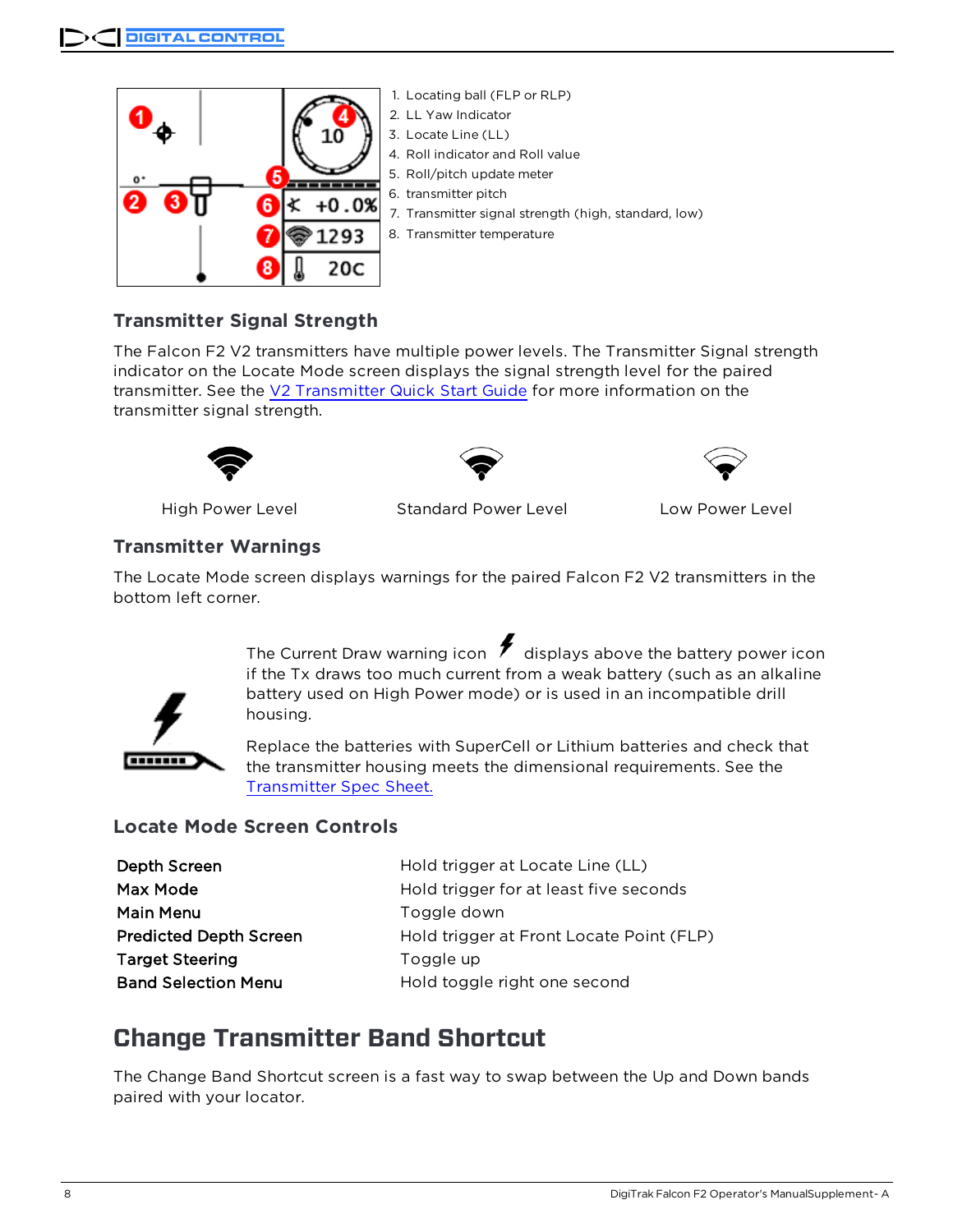• From the Locate Mode screen, toggle to the right.



1. Up Band with band number ( $\checkmark$  = selected) 2. Down band with band number 3. Return to Locate Mode screen 4. Transmitter calibration history

Change Band Shortcut

## <span id="page-8-0"></span>**Transmitter/Frequency Optimization**

The Frequency Optimizer screen displays the current bands as the first two bands on the left of the display, which makes it easier to compare them to the newly optimized bands.

For more information, see the DCI DigiGuide App.

• From the Main Menu, toggle to and select Transmitter/FO  $\blacksquare$ 



Transmitter/Frequency Optimization Menu

- 1. Frequency Optimizer (FO)
- 2. Transmitter Selection Menu
- 3. Transmitter Information and runtime
- 4. Exit the Transmitter Selection Menu



Frequency Optimization

- 1. Current bands
- 2. Band selector
- 3. Band numbers
- 4. Noise high water mark
- 5. Up band selection
- 6. Down band selection
- 7. Start frequency optimizer
- 8. Accept selected bands
- 9. Exit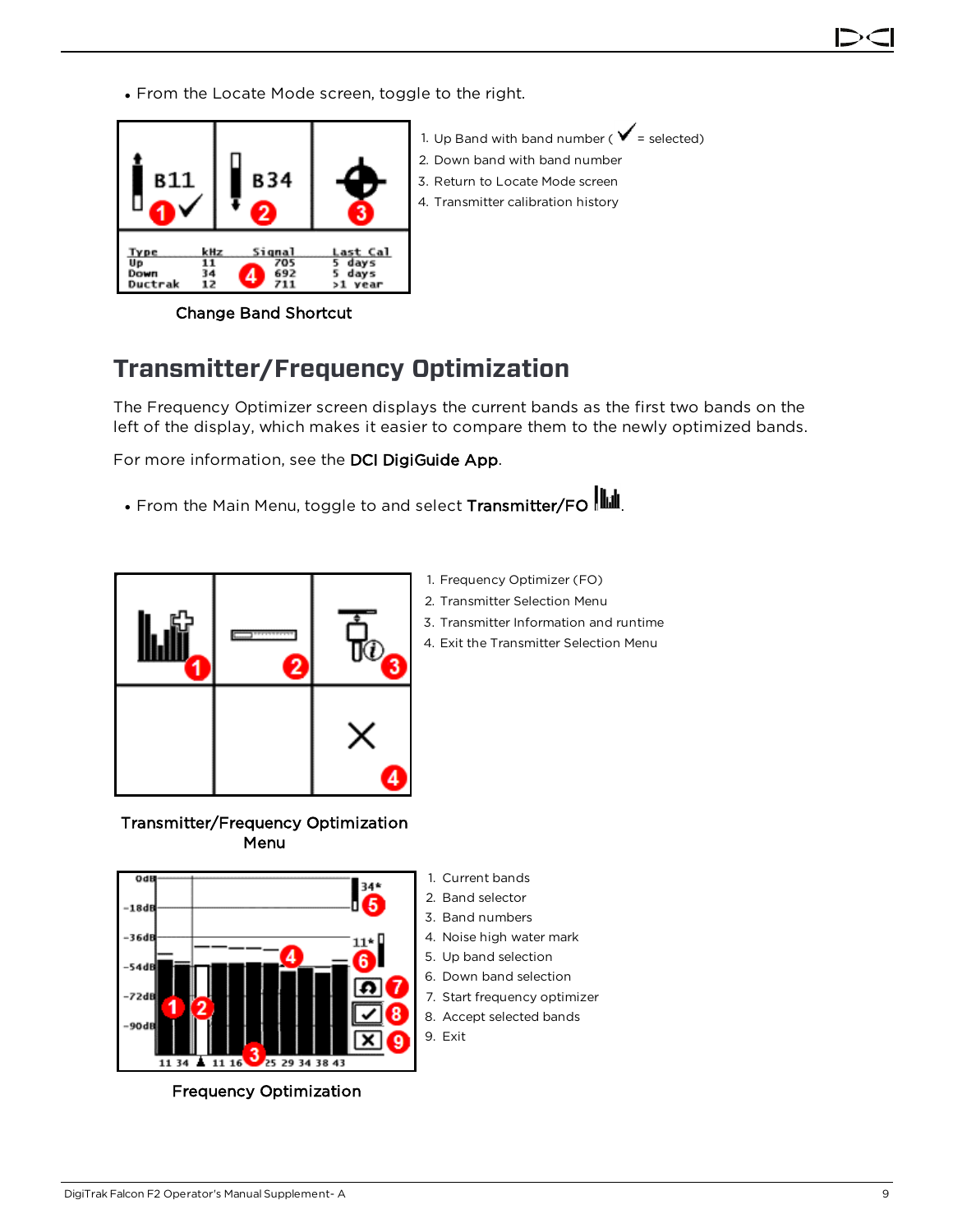

1. Up band 2. Down band

3. DucTrak ( $\checkmark$  =selected)

4. Return to Locate Mode

Transmitter Selection Menu

| SN:             | 30141401        |
|-----------------|-----------------|
| Transmitter:    | FT <sub>2</sub> |
| <b>Region:</b>  | 1               |
| Band:           | O 43k @25k      |
| <b>Current:</b> | 0.131A          |
| Voltage:        | 2.512V          |
| Watts:          | 0.330W          |
| Temp:           | $23^{\circ}$ C  |
| Max Temp:       | $25^{\circ}$ C  |
| <b>Version:</b> | 2.1.4.28        |
| <b>Runtime:</b> | 2 hours         |

- 1. V2 transmitters display the power levels on both bands. The selected band is underlined.
- 2. Transmitter current and voltage for the selected band.

Transmitter Information

## <span id="page-9-0"></span>**Settings Menu**

The Settings Menu has been rearranged to bring more commonly used features to the first page and a new Adjust Contrast setting has been added. For more information, see the DCI DigiGuide App.

• On the Main Menu, select and click Settings  $\bigcirc$ .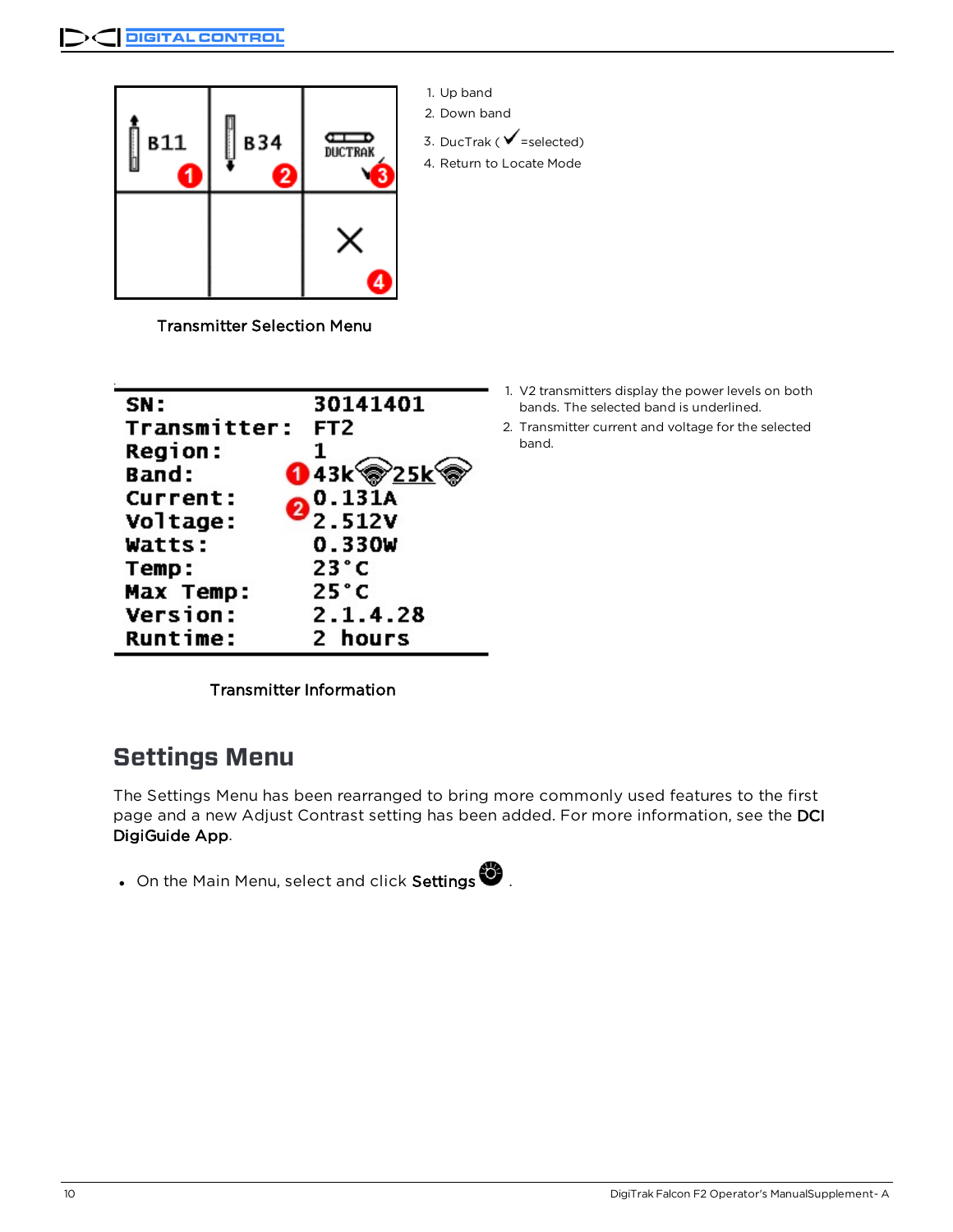

1. Depth units setting 2. Pitch units setting 3. Roll Offset setting 4. Telemetry channel setting

- 5. Target Steering setting
- 6. Bubble level
- 7. Go to Page 2

1. Back to Page 1 2. LOC - User unlock

7. Exit System Settings menu

Settings Menu - Page 1



Settings Menu - Page 2



Contrast can still be adjusted by holding the locator vertical and holding the trigger.

## <span id="page-10-0"></span>**Roll Offset**

The roll clock displays the relative position of the drill head using a clock analogy with the top being 12:00. Use Roll Offset if the transmitter's 12:00 position does not match that of the drill head.



Roll offset must be disabled before changing bands using the 10-2-7 method.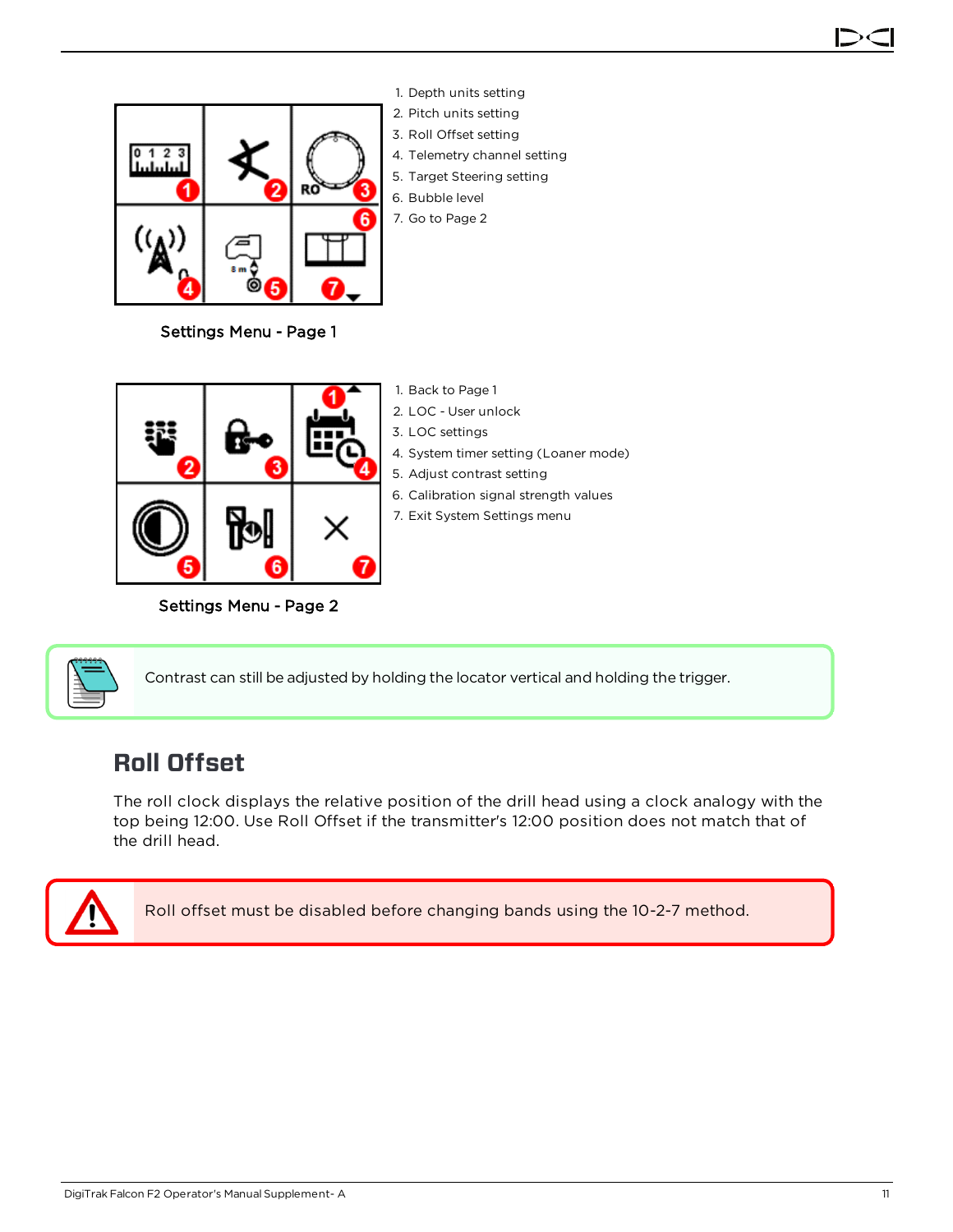- 1. Turn on and pair the transmitter to the locator.
- 2. Ensure that the drill head is at its 12:00 position.
- 3. Go to Settings **i** menu, and then toggle over and select Roll Offset  $\mathcal{D}$ .

#### 4. Select Enable Roll Offset  $\mathbb Q$ .

The live clock changes to 12:00 and returns to the Locate Mode screen. RO displays at the bottom left of the roll clock.



- 1. Live roll clock indicating the current clock position 2. Indicates that the tool should be rotated to 12:00 3. Transmitter battery life 4. Enable Roll Offset
	- 5. Disable Roll Offset

6. Exit back to Locate Mode screen with no changes

Roll Offset Option Menu



To view the original roll value prior to setting the Roll Offset to 12, from the Locate Mode screen, roll to 12. Toggle to Settings > Roll Offset. The uncorrected live clock is displayed.

## <span id="page-11-0"></span>**Target Steering**

Target Steering allows the Falcon locator to be placed ahead of the drill head and used as a steering target. New features on the Target Steering display include depth measurement and an easier to use keypad control. For more information, see the DCI DigiGuide App.

- . From the Settings menu, click Target Steering.
- New shortcuts from the Locate Mode screen: To turn on Target Steering, toggle up. To turn it off, toggle down.



Target Steering Menu

- 1. Turn on Target Steering at the target depth value shown and return to Locate Mode screen in Target Mode
- 2. Program new target depth
- 3. Turn off Target Steering and return to Locate Mode screen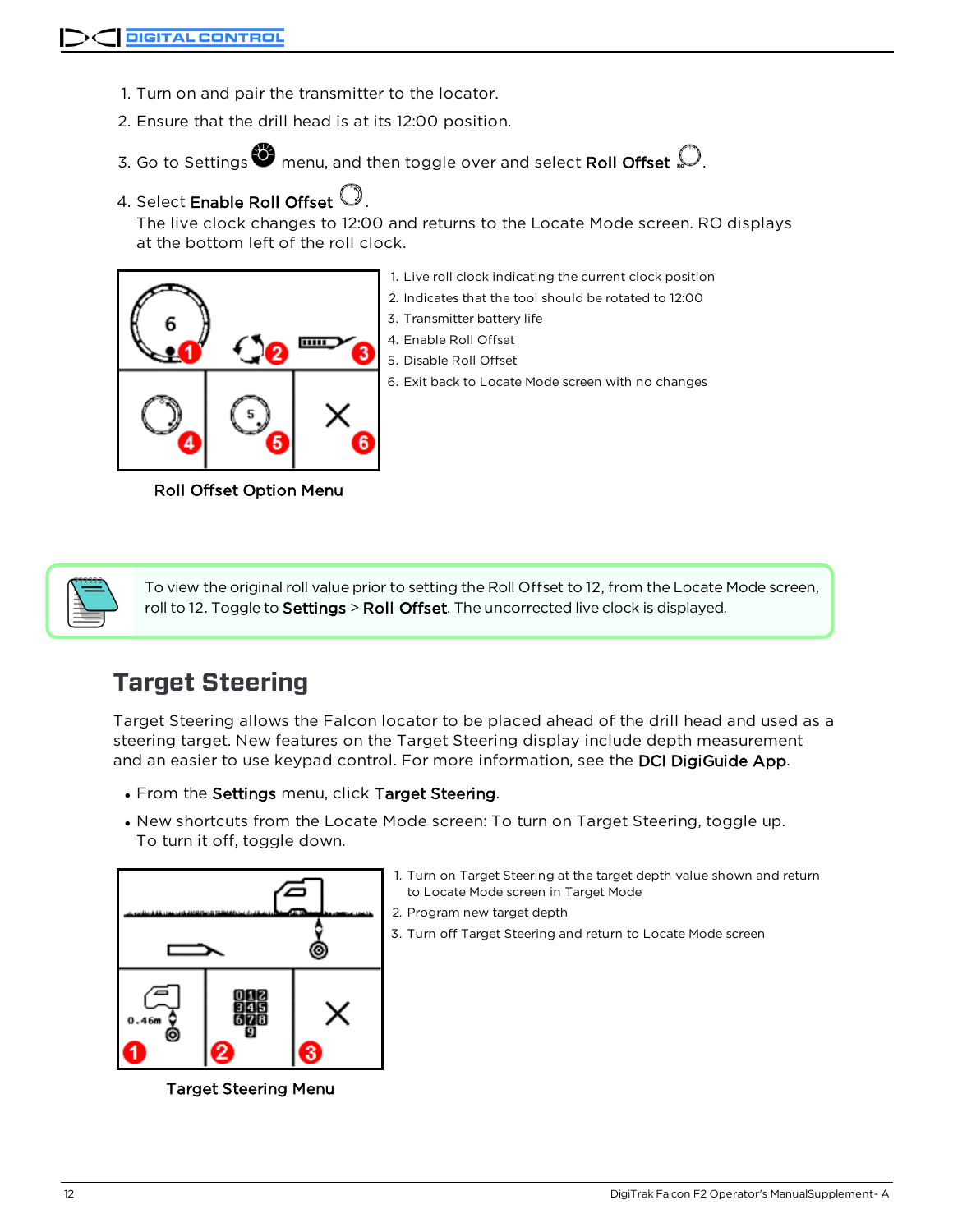

1. Horizontal distance from transmitter to locator 2. Approximate transmitter depth below the plane of the locator

Locate screen with Target Steering Mode on



New feature: To view the signal strength on the Depth screen, hold the trigger.

## <span id="page-12-0"></span>**Height-Above-Ground (HAG)**

Use Height-Above-Ground (HAG) to set a height measurement on the locator, so you don't have to set it on the ground for a depth measurement. HAG now has simplified menus and an easier to use keypad. For more information, see the DCI DigiGuide App..



To prevent incorrect readings, Falcon always powers on with the HAG function off (disabled). HAG also automatically shuts off during calibration and when you change depth units, and is ignored during Target Steering and AGR tests. Any distance the locator will be above ground level needs to be added to Target Depth.

Until you enable HAG, the locator must be placed on the ground for accurate depth readings.

. From the Main Menu, select and click HAG  $\frac{d}{dx}$ .



Height Above Ground (HAG) menu

- 1. Turn off HAG and go to the Locate Mode screen
- 2. Enable HAG at current height and go to the Locate Mode screen
- 3. Reset the HAG Height
- 4. Exit the HAG menu and go to the Locate Mode screen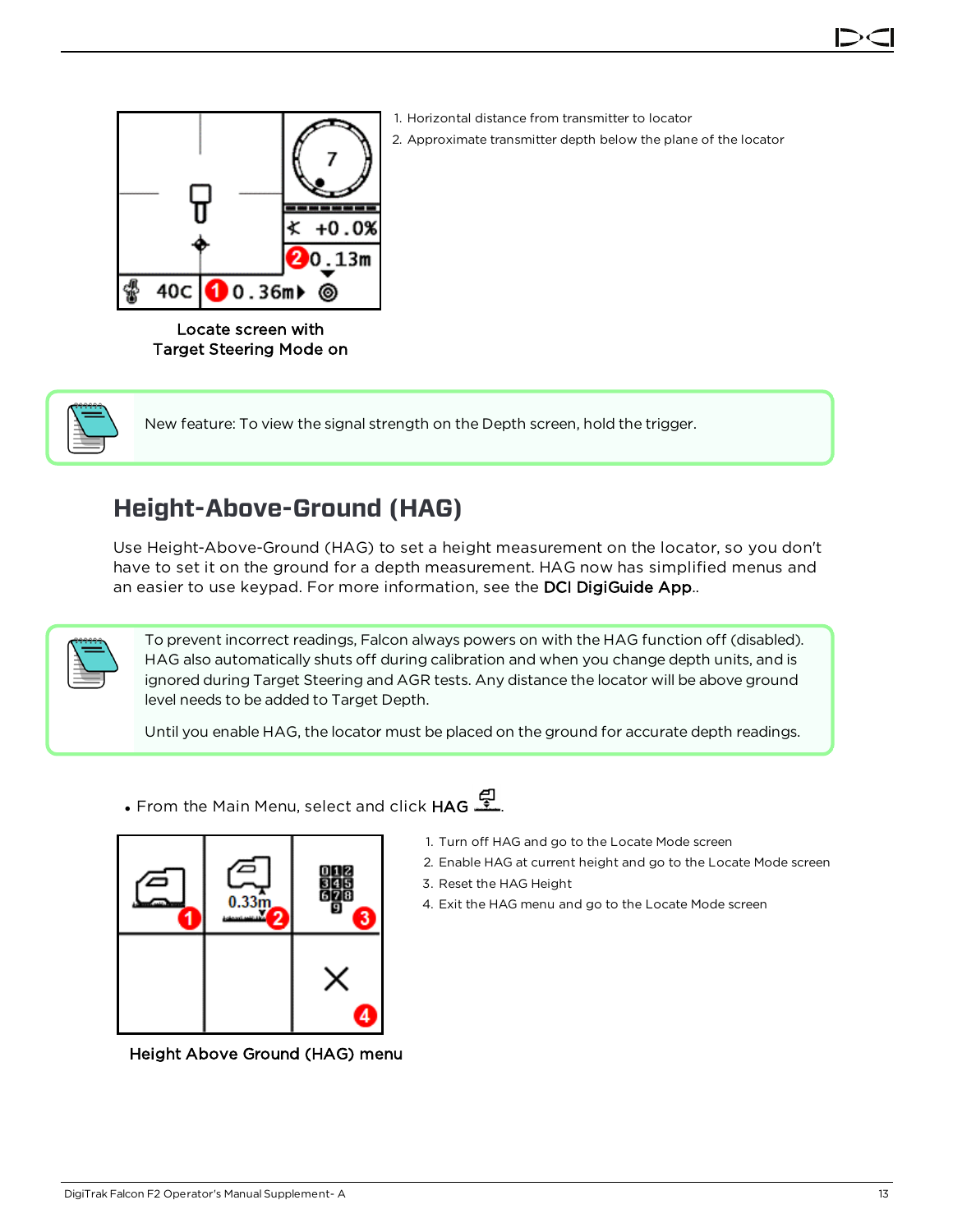

- 1. Backspace
- 2. Enter new height. Enables HAG and returns to the Locate Mode screen

Set HAG

## <span id="page-13-0"></span>**LOC Security**

LOC™ allows you to set a usage timer with lock-out capabilities on your Falcon locator. After the time expires, the locator is disabled until a code is entered. The LOC menus have been simplified and now use an improved keypad. For more information how to use LOC, see the LOC [Supplement](https://dci.zendesk.com/hc/en-us/articles/360000589753-Supplement-C-LOC) C and follow the Falcon F5 instructions.

. Go to Settings menu, toggle down to the second set of icons. Select and click Unlock